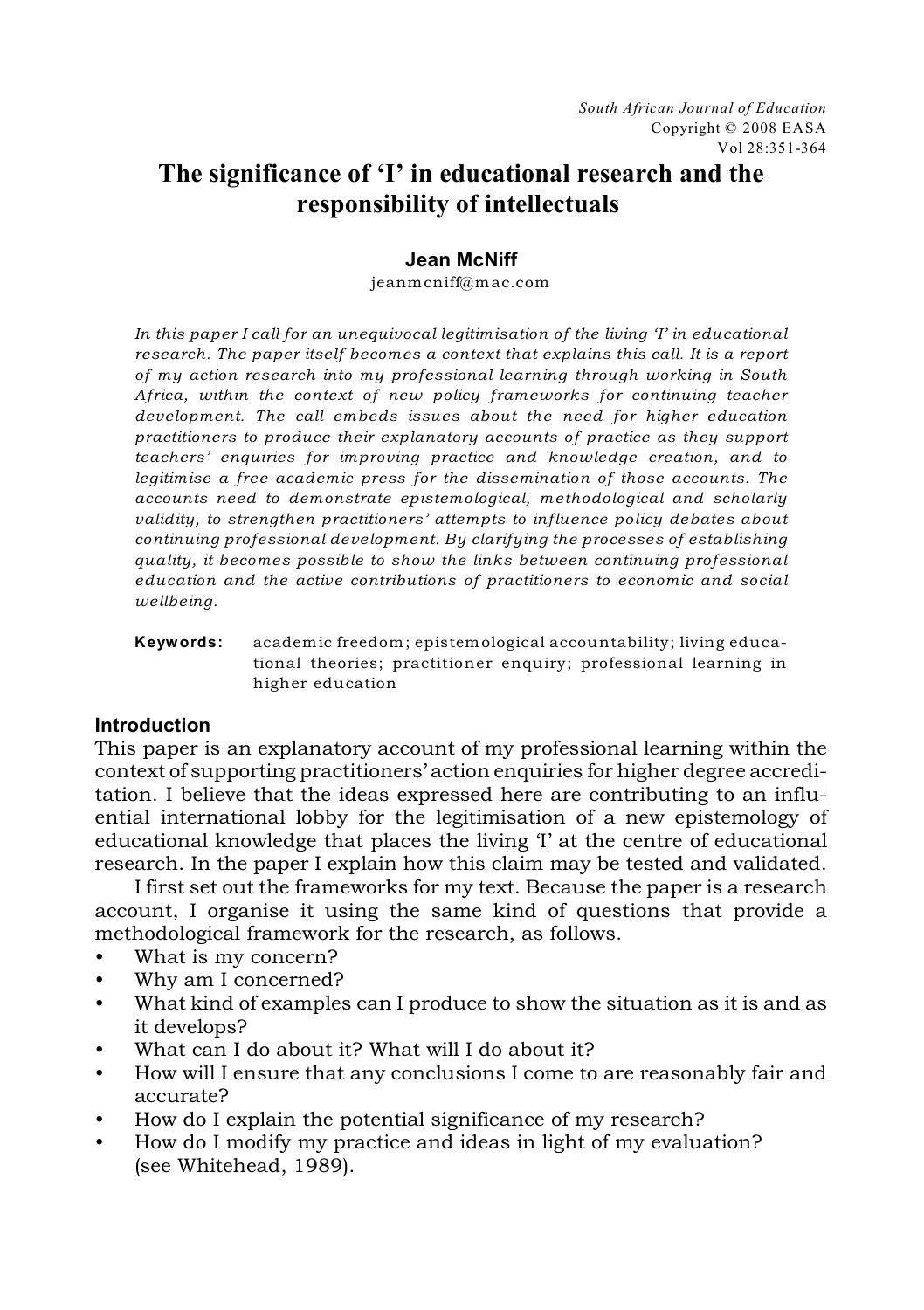Here is my research report.

#### **What is my concern?**

I am concerned about the exclusion of the living 'I' (Whitehead, 1989) in dominant forms of educational research. This exclusion is worrying, given international trends towards the development of new epistemologies for a new scholarship (Schön, 1995) and the generation of living forms of theory (Whitehead, 1989), communicated through the narrative accounts of real people. I am also concerned that the exclusion of the 'I' becomes a key factor in what amounts to a literary orthodoxy, and which inevitably influences the decisions of journal editors about which accounts to publish. This can be especially problematic for an editor when faced with high quality work that does not conform to an established style, as Donmoyer (1996) noted when he asked, 'What's a journal editor to do in an era of paradigm proliferation?' It is well known that these influential orthodoxies exist, as demonstrated in the following comment about philosophical writing.

Contemporary philosophical writing is largely impersonal and technical in style. It proposes definitions, makes arguments, criticizes other arguments, corrects previous infidelities and imprecisions in a position, and situates it all in a context of issues current in the discipline … The writing of philosophy is now measured by professional standards. Those standards specify that, even where a text is not yet presented in a clear, impersonal and argumentative form, it should, in principle, be translatable into one (Mathien & Wright, 2006:1; 3).

This is not how I, or many other researchers, understand or practise philosophical writing. My understanding, following Code (1987), is that knowledge is generated by a knowing subject, from within a social context, and this is best communicated through narrativised accounts that tell the story of one's learning. According to the norms of the canon, however, my texts, including the one you are reading, would not be recognised as valid.

While I am dismayed by the exclusion of the living 'I' from dominant educational research discourses, I am even more dismayed by the willingness of so many of the educational research community to go along with the situation that effectively eliminates the subjective personal knowledge of practitioners from educational discourses, in spite of comprehensive evidence that shows how practitioners are actively contributing to cultural, social and political transformation through their scholarly accounts of practice (see www.actionresearch.net and www.jeanmcniff.com). I am dismayed by the insistence on an abstract authorial positioning in research accounts, a 'view from nowhere' (Nagel, 1986), that assumes that accounts simply appear without the active agency of the writer. Given the amount of literary criticism about the poverty of abstractions from reality (Derrida, 1986) and their tendency to contain subtle forms of colonisation (Said, 1991; Todorov, 1995), it is amazing that so many should hold on to literary forms that are becoming outmoded shibboleths.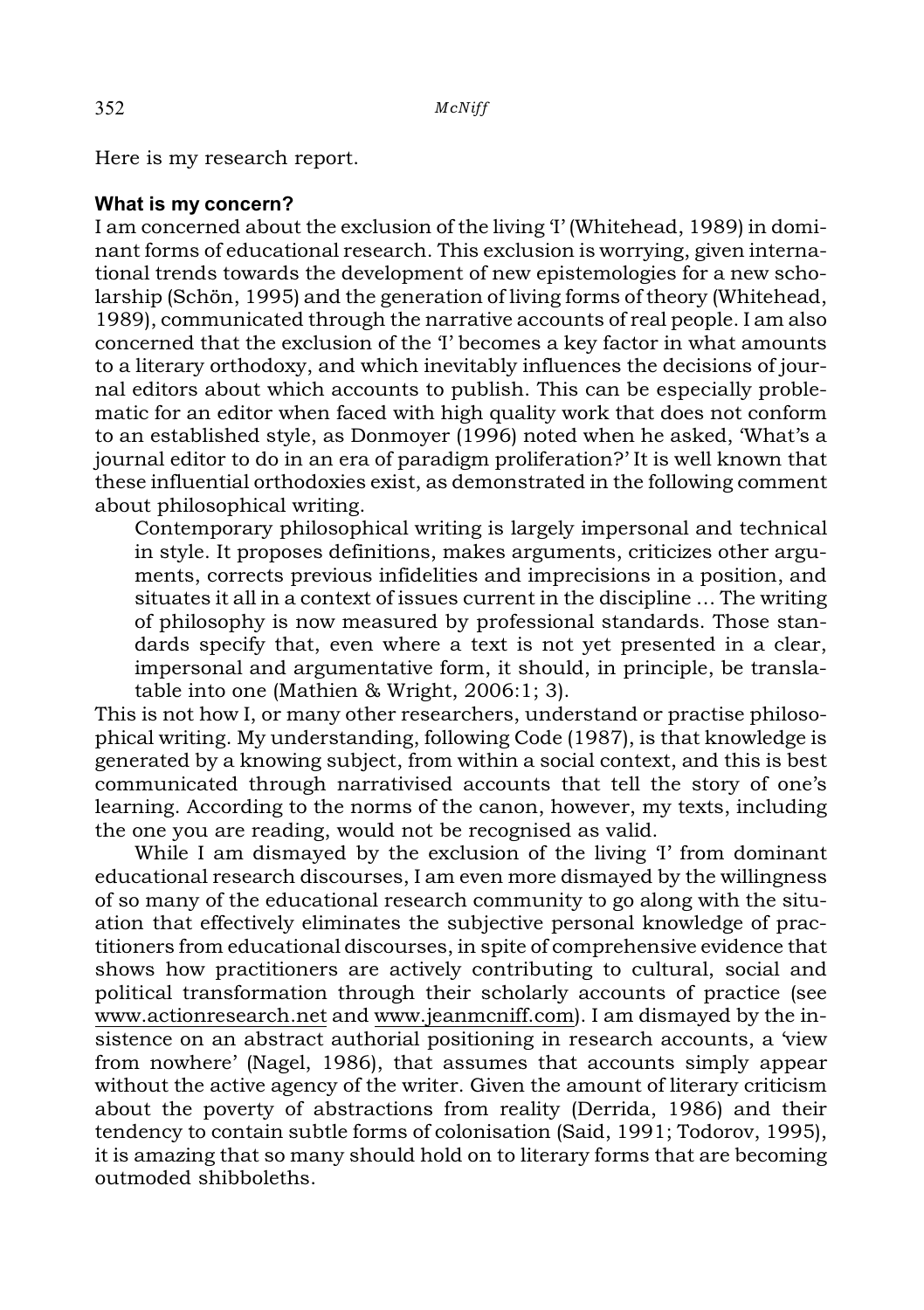The main reason for my dismay is, however, in the demonstration by some researchers of a lack of what Code (1987) calls epistemic responsibility, or intellectual virtue, a commitment to substantive knowledge without critical reflection on the origin, nature and use of the knowledge in question:

Intellectual virtue is, above all, a matter of orientation toward the world, toward one's knowledge-creating self, and toward other such selves as part of the world … This attitude involves a willingness to let things speak for themselves, a kind of humility toward the experienced world that curbs any excessive desire to impose one's cognitive structurings upon it (Code, 1987:20).

I have experienced the effects of this lack of intellectual virtue, for example, when action researchers' reports are judged by assessors who actively maintain their commitments to abstract theory as the allegedly only form of academically legitimate theory. This judgemental stance can easily transform into power-constituted relationships that legitimise the hegemony of higher education-based researchers in making judgements about the capacity of classroom-based teachers to create knowledge. Such processes frequently mean that the rhetoric endorses the development of new living theories, while the practice requires the production of propositional theories. Such contradictions are problematic for Code, for whom intellectual virtue lies in the capacity to 'look at one's (putative) knowledge from the outside, to suspend belief in order to reflect on what one has been doing' (Code, 1987:21). This process is central to action enquiry, akin to Winter's (1989) ideas of reflexive and dialectical critique. An action research account would show that the action researcher has demonstrated epistemic responsibility through personal critique, by showing the capacity to engage with the normative assumptions of their own thinking within a normative research context, and to take remedial action where necessary.

I am perplexed why the living 'I' should continue to be excluded in so much of what passes as educational research, especially in light of President of the British Educational Research Association Geoff Whitty's explanation that perhaps research in education, from a general perspective, should now be called 'education research', while the term 'educational research' should be reserved for research that is educational for the researcher and research participants (Whitty, 2005). I am troubled by how this exclusion is most notable in higher education contexts, given that the Academy still counts as the highest legitimating body of what counts as knowledge, and given that I am a member of the Academy. To maintain the relevance of higher education for people's lives means engaging with new forms of scholarship whose focus is the generation of practitioners' practical theories. Donald Schön made this point in 1995, when he wrote about the need to rethink the kind of epistemologies that are espoused in the modern research university:

If we intend to pursue the 'new forms of scholarship' that Ernest Boyer presents in his *Scholarship Reconsidered*, we cannot avoid questions of epistemology, since the new forms of scholarship he describes challenge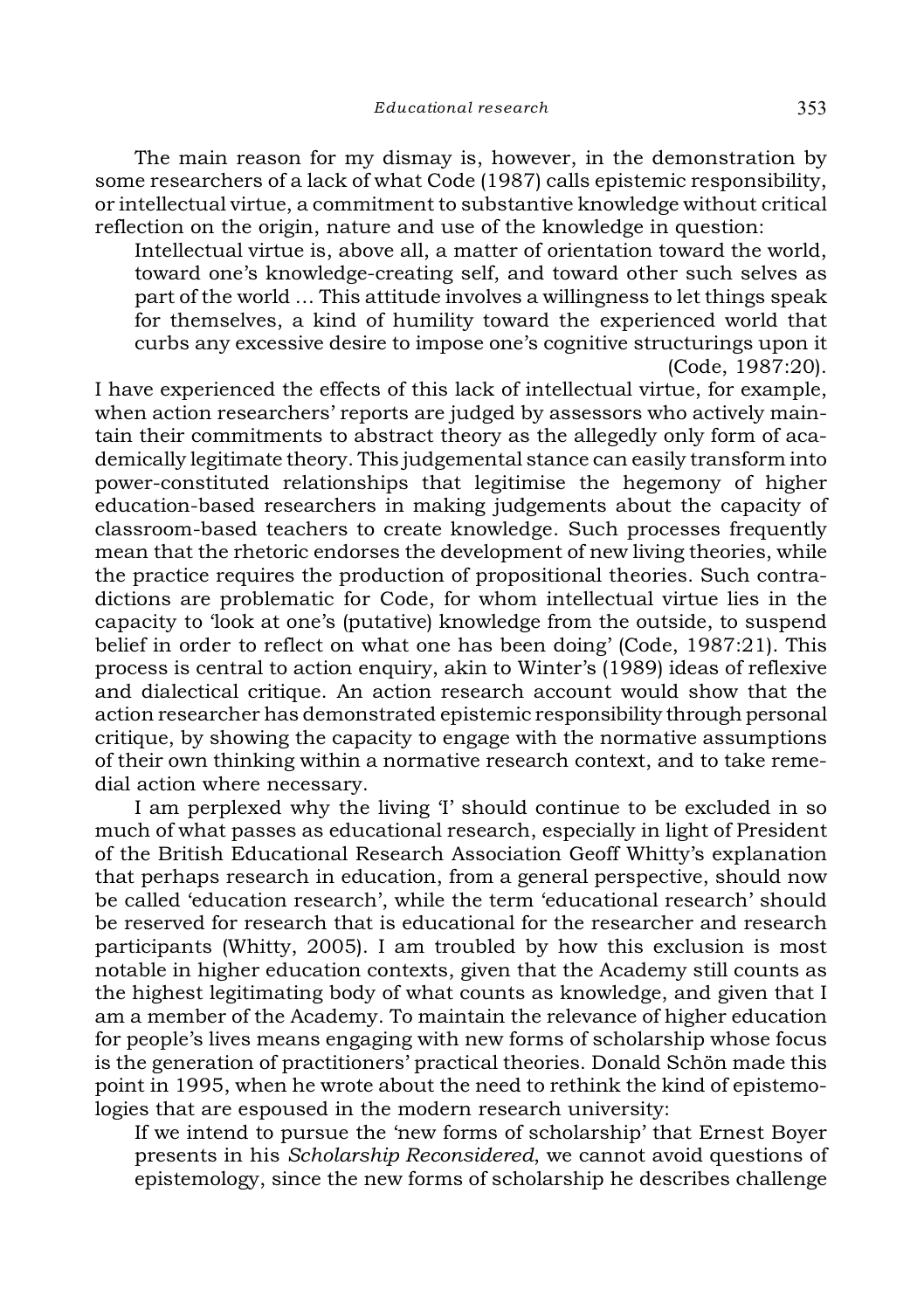the epistemology built into the modern research university (Schön, 1995:27).

I do not offer these comments lightly. I fully appreciate the pressures of the politicised contexts that many higher education personnel work in. I understand the demands, including those of writing for publication, where 'there are canons, instruction in their use, and the constant pressure of professional publication as an enforcement mechanism' (Mathien & Wright, 2006:3). I understand these issues from my own experience of them.

Yet while I have sympathy for people working within these politicallyconstituted contexts, I have less sympathy for those who deliberately choose to stay snug within a narrow conceptualisation of academic life, who see their job as recycling and strengthening the existing knowledge base, and producing publications that 'are meant for academic advancement and not for social change' (Said, 1993:53), especially when these publications have little relevance to people less fortunate than themselves. In affluent Dorset, where I live, I see destitute people. In South Africa, where I work, I see people without hope, epitomised by the woman with the baby at the robot. She comes in different skin colours and different clothes yet her face is always the same. I could have been that woman. The woman and her baby should be the proper concerns of educational research, especially in light of what I see as the need to embed education research (research about education) within a wider context of educational research, whose aim should be the transformation of established social and political norms that wilfully tolerate such circumstances. This would, however, mean a shift in identity for many higher education practitioners, from what Foucault (1977) calls the universal intellectual to a specific intellectual, from the generation and application of existing abstract knowledge, carried in propositions, to the generation of new practical knowledge in the public interest, from their workplace contexts. The struggles around 'the truth' are not 'on behalf' of the truth but about the status of truth and the economic and political role that it plays (Whitehead, 1993:18). Said (1993) also makes this point, when, drawing on Gramsci's (1973:13) distinction between the traditional intellectual and the organic intellectual, he maintains that 'the purpose of the intellectual's activity is to advance human freedom and knowledge', and chides those who 'sheepishly go along with the herd,' what Benda (1980:4) referred to as the betrayal of the intellectuals. I recognise that positioning oneself as a specific intellectual can be uncomfortable. Bourdieu (1988) tells how institutional elites ensure academics' compliance with established traditions. I have resisted this, and experienced the whiplash. Yet we are defined by our choices, about which values we espouse and the degree to which we are prepared to live these in our practices, and we accept the consequences of our accountability. I like Marx's critique of Hegel's dialectic with his emphasis on ascending from the Abstract to the Concrete. I also like his point about philosophers only interpreting the world while the point is to change it (Marx, 1845/1998). My own preference is to focus on improving it. In ascending from the Abstract to the Concrete I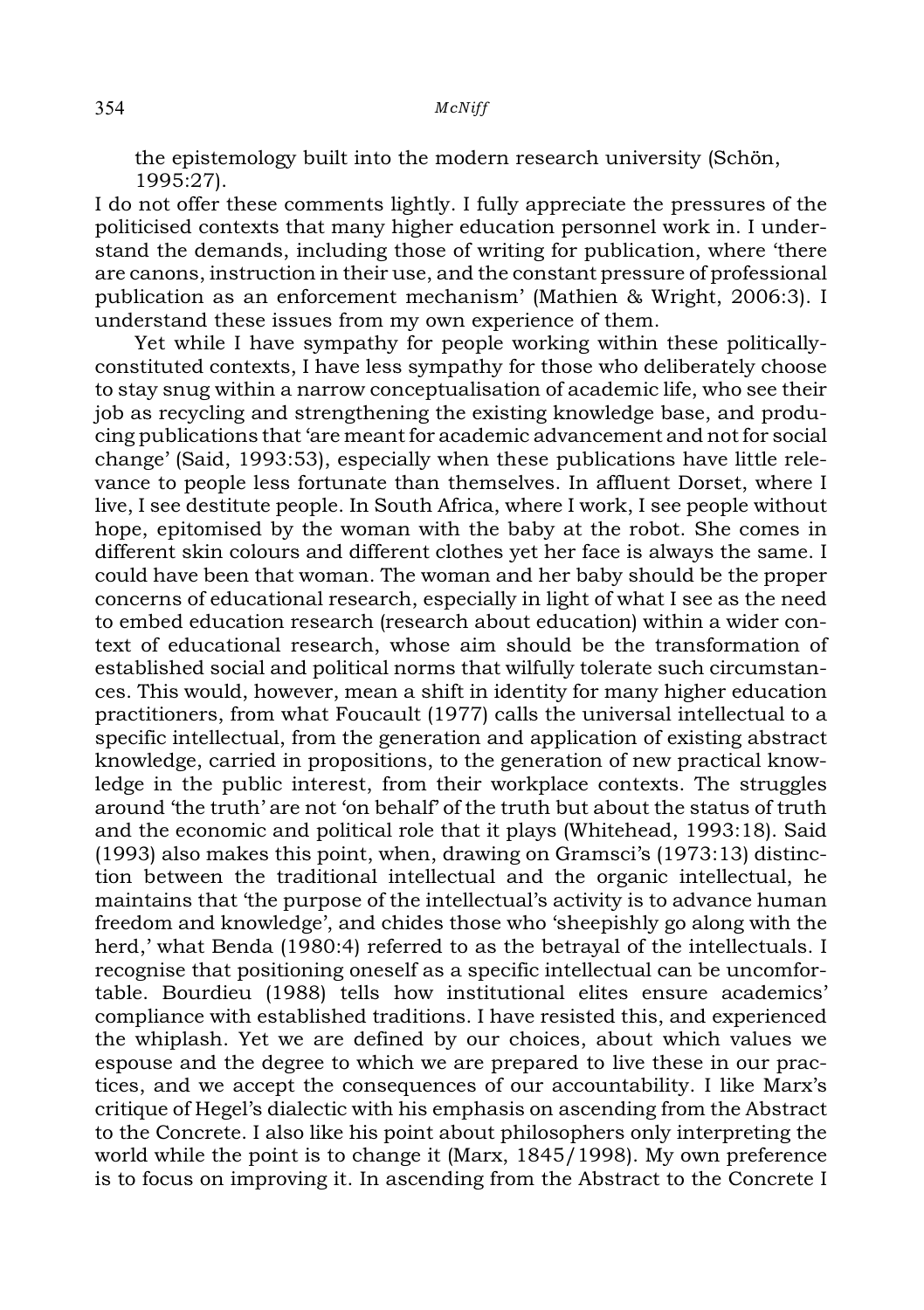*Educational research* 355

find the creative move in asking, researching and answering questions of the kind, 'How do I improve what I am doing?' The living theories that emerge from such I-enquiries can integrate insights from the most advanced propositional theories of the day without losing a direct contact with the desire to contribute to improvement in one's own practice and in the world.

So, having set out some of my concerns, I now give reasons why they are concerns.

## **Why am I concerned?**

My first set of reasons is grounded in my ontological, epistemological and pedagogical values, which I consistently try to live in my practice. My ontological values are about the inherent worth of the individual. Like Arendt (1958) and Kristeva (2002), I see persons as individually distinctive, while sharing their singularities. My epistemological values are tested against the empirical work of Chomsky (1986), whose ideas about humans' unlimited creativity in language informs my belief in their unlimited capacity for knowledge creation. My pedagogical values are that people can engage in ongoing transformational learning in processes of social evolution, as expressed by Habermas (1975):

It is my conjecture that the fundamental mechanism for social evolution is to be found in an automatic inability not to learn. Not *learning*, but *not-learning* is the phenomenon that calls for explanation at the socio-

cultural stage of development (Habermas 1975:15, emphasis in original). From this perspective, I see teaching as enabling people to make sense of their learning. This has distinct implications for my pedagogical relationships and strategies. As a teacher I am involved in a dialogical community of equals who are co-creating our knowledge. These values form the bedrock of my identity and my work. Like Fromm (1956), I define my life in terms of my capacity for loving relationships and productive work, and like Said (1993), I define my professional worth in relation to my capacity to speak my truth with integrity, albeit that this may sometimes mean speaking truth to power (Foucault, 1980).

My second set of reasons is grounded in the empirical work of Sen (1999: 8), and justifies the reconceptualisation of academic work as directly contributing to social well-being. Sen explains how economic sustainability should be grounded in human freedom, and he foregrounds 'a view of development as an integrated process of expansion of substantive freedoms that connect with one another'. The freedom in question is to do with the exercise of human capacity (1999:292–293).

This view has strong implications for views expressed by, among others, Calderisi (2007), who calls for new political and economic practices in Africa, if Africa is to exercise a credible voice in world affairs. While aid is essential to address deep poverty and lack of resources, he says, and should be given in the short term without necessarily expecting that it should be repaid, it should in the longer term come with expectations that governments will put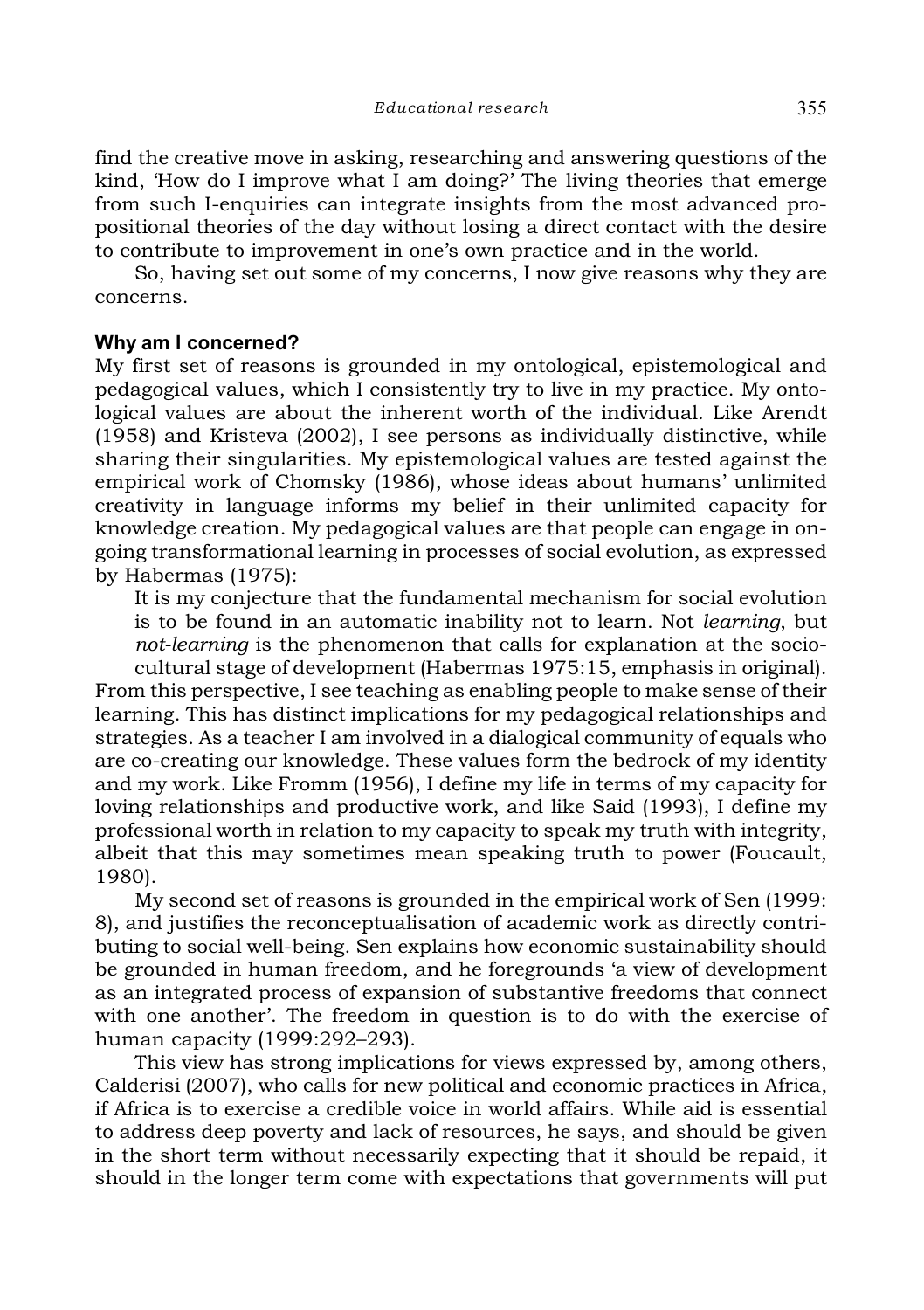#### 356 *McNiff*

in place infrastructures for people to learn to help themselves. This view links directly with Sen's theory of human capability, and with my own values around identity formation as grounded in loving relationships, productive work and economic well-being. I do not wish anyone to do things for me as long as I am able to do them for myself. Nor do I give to people without expecting them in the longer term to do for themselves. Throughout my professional life, I have always insisted that people should do their own learning; I cannot do it for them. I can arrange appropriate conditions for learning, and I offer unqualified support, yet they must do their work for themselves, and this has to be the basis of our relationships.

So, given these reasons for my concerns, I now produce some baseline data, to show the situation as it is, so that I can imagine possible improvements and how I might realise them.

## **What kind of examples can I produce to show the situation as it is and as it develops?**

I have learned to interrogate the underpinning epistemologies of the discourses in which I participate. Importantly, I have become critical of my previously uncritical stance, where I used to take as axiomatic the existence of idealised stereotypes of, for example, race and gender. It took hard learning from theorists such as Butler (1999) to bring home to me the counter-productive nature of such stereotyping. It also took hard learning from working in communities where I was positioned as Other to bring home to me the importance of decentring myself (Buber, 1947; McNiff, 2006). So I speak of the capacity to discern underpinning epistemologies from the pain of becoming aware of the colonising power of one's own.

I observe how people in higher education are persuaded to conform to dominant propositional epistemologies (see Waghid, 2005). I observe the gatekeeping practices of many established journals, which exclude the 'I' from scholarly writing, and how such colonising practices share the same epistemological legacy of segregationist regimes. I worry that the Academy itself will increasingly become defined by its exclusionary practices, logics and values, a case not only of denying MacIntyre's (1990) view of the university as a place of constrained disagreement, but also defining it as a product of what Gunter (1995) calls Jurassic management. Perhaps the situation was tolerable while there were no alternatives to traditional forms of scholarship. New forms are however now legitimated, and practitioners' voices have become normative in academic discourses.

However, while arguing for the legitimisation of practitioners' research and their living educational theories, I acknowledge that academic legitimacy has to be earned. It is crucial to maintain high academic standards, and to show the validity of knowledge claims in accounts of practice. Unfortunately, many action researchers do not serve their own emancipatory interests well, and collude in their own subjugation, by not addressing issues of quality in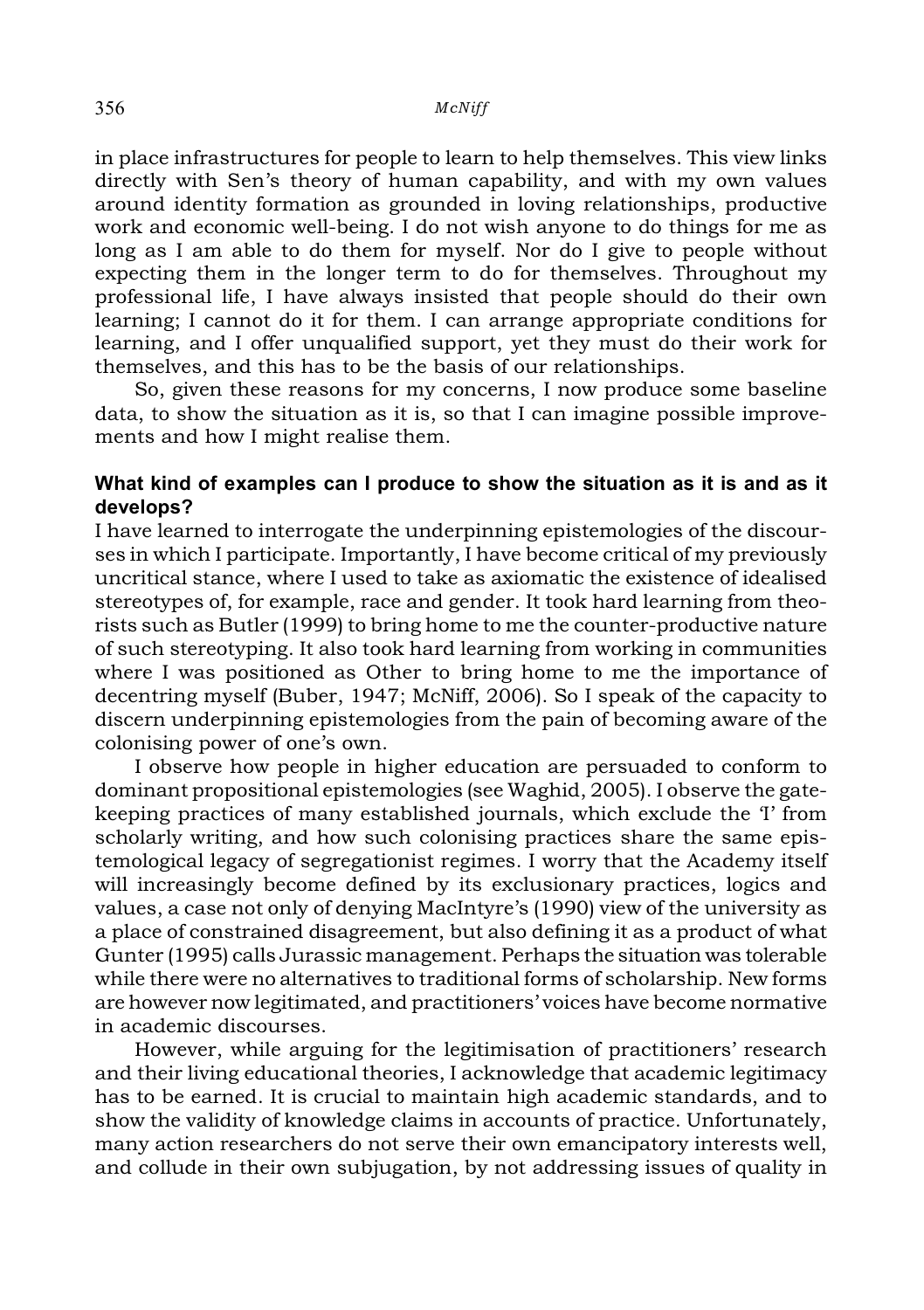the production of research accounts. This understanding gives direction to my own mentoring practices, as I now explain.

## **What can I do? What will I do?**

Here is an account of what I do.

I work mainly in higher education settings, supporting the action enquiries of practitioner researchers, and the production of their research accounts. I make my own action enquiry public, as I am doing here, as my contribution to a growing knowledge base for systematising and making public the work of teacher researchers (Snow, 2001). Like Whitehead (1999), my aim is to contribute to a reconceptualisation of educational theory as an inclusional form that embraces propositional accounts within its ambit. Thus I see educational research as a living generative transformational process, where each aspect of the research contains the whole within itself, and the whole becomes a manifestation of its parts (Bohm, 1987). I draw on the metaphors of chaos and complexity theory to communicate the idea of self-organising and self-regenerating systems. My work is always in emergence, a process of infinite new beginnings (Said, 1997), as thought influences action, and new action influences the thought in which it is grounded. I encourage practitioners, and myself, to attend to our thinking as much as to our actions in the world. This practice is morally committed, requiring people to justify their practices, as I do in this paper, as their contributions to the public good.

The idea of the good occupies my attention. For an account to be good quality, it needs to demonstrate the validity of what it is claiming. In educational research, in Whitty's (2005) terms, this means that practices contribute to social well-being, within a research frame that demonstrates methodological rigour and dialectical critique (Winter, 1989). This involves the articulation of standards of practice and standards of judgement; and this point brings me to the work of Furlong and Oancea (2005).

Furlong and Oancea explain that action research is internationally legitimated as an impressive form of professional education; it is included in Research Assessment Exercises, with potential to contribute to debates about quality in practice. However, they say, this recognition still does not qualify action research as a form of knowledge creation because the means for making judgements about its quality are not fully theorised or agreed by the action research community, as a prerequisite for legitimacy. Until such agreement is achieved, they say, practitioner researchers must accept that their research accounts will be judged by default in terms of the established criteria and standards of judgement of traditional forms of research.

These challenges have generated responses. Particularly significant is the idea that values can transform into living standards of judgement through their emergence in practice (Whitehead, 2004; Whitehead & McNiff, 2006). The validity of a claim that practice has improved may be judged evidentially by how well the values that underpin the practice have been realised; and the validity of the claim to methodological rigour can be judged by how far the values informing the enquiry emerge in practice in the creation of new know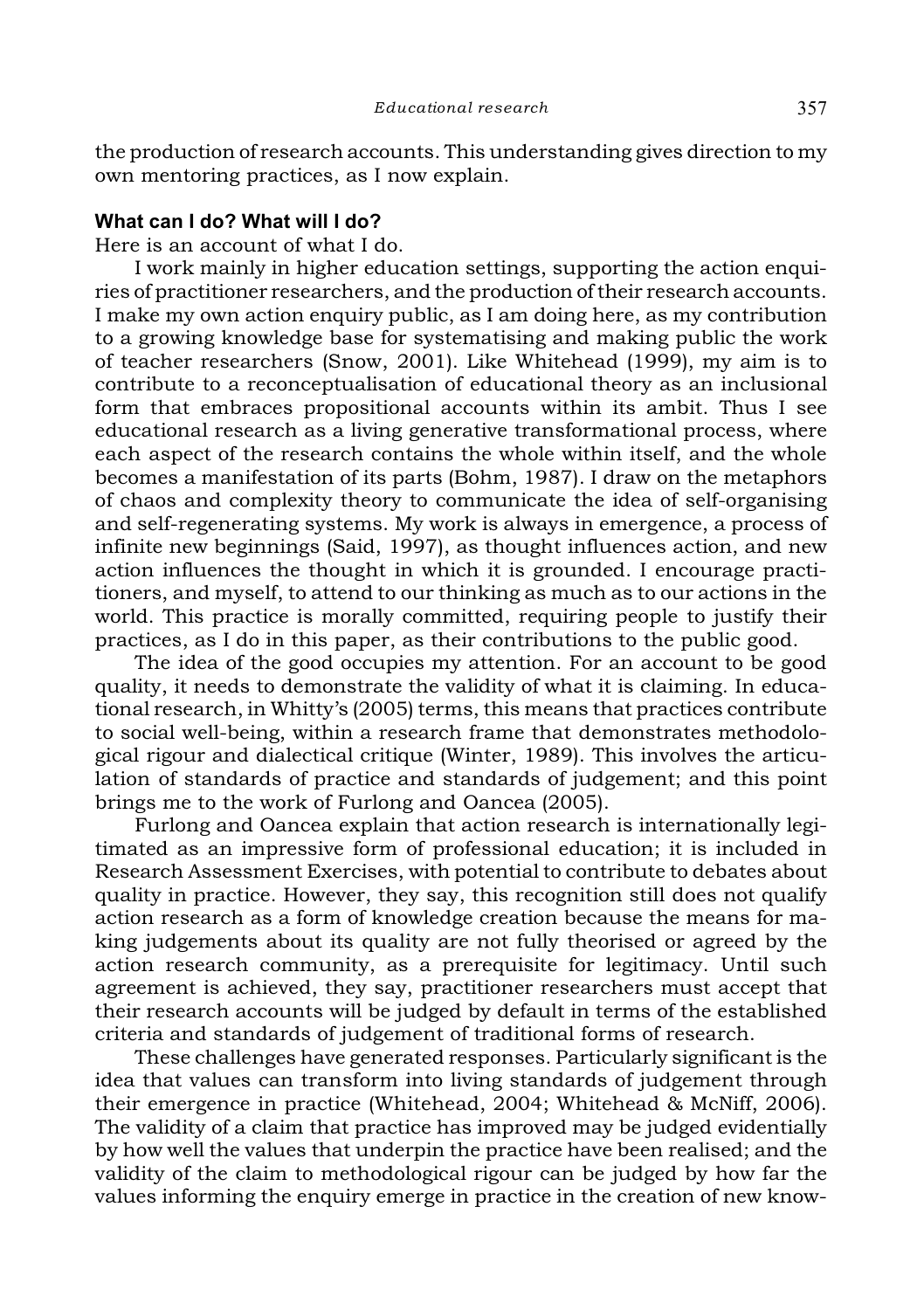ledge. If the processes of establishing quality in educational research can be explicated, those understandings may enter into debates about what counts as quality in social living. This would mean that teachers may claim validity for their contributions to social wellbeing, as set out by the Department of Education (2000).

To nurture this potential, I support practitioners in producing accounts that foreground their standards of practice and judgement in testing their evidence-based knowledge claims that they have improved their practices. They make judgements about how well they have realised their ontological, epistemological and pedagogical values in seeking to influence cultural and political transformation; and they also make judgements about how well they have realised their methodological and epistemological values in seeking to influence judgements about the validity of their research. These two processes are intertwined, and are both integral to making judgements about the overall quality of the research account.

To support my claims to educational influence, I draw on work from Ireland (Cahill, 2007; Glenn, 2006; McDonagh, 2007; Roche, 2007; Sullivan, 2006). These accounts are significant because each shows the contribution of teachers to social and cultural transformation through quality research.

Of special relevance for this paper, however, is the database of a group of 13 teachers in Khayelitsha in the Western Cape, whose masters' studies I support. This is a distance learning programme, offered by St Mary's University College, Twickenham, London. Each teacher offers their living theory of research-based practice across a range of issues: raising student achievement (Barnes, 2007; Nokwanele Gungqisa, 2007; Malgas, 2007; Majake, 2007; Mgqweto, 2007; Mpondwana, 2007); improving attendance (Njikelana, 2007); involving parents (Nongwane, 2007); developing co-operative learning (Adams, 2007; Nqabisa Gungqisa, 2007); improving discipline (Blayi, 2007; Ngumbe, 2007) and improving language performance (Pantshwa, 2007). Concurrently I support the masters' studies of seven academic staff at St Mary's, on the same programme and one module ahead. Once published, the work of both groups will contribute to the existing global knowledge base (see www.actionresearch.net and www.jeanmcniff.com).

At the same time as supporting classroom teachers' studies, I work with the Nelson Mandela Metropolitan University, where some 10 academic staff study their practices as professional educators (Olivier, 2007; Wood, 2007). NMMU staff visit the Khayelitsha teachers, and an innovative culture of educational enquiry has developed.

The database shows the processes involved when practitioners make evidence-based judgements about establishing quality in practice and research through testing the validity of knowledge claims. Making value judgements about quality transforms into a form of moral accountability, and establishes the link between the good quality in research and contributions to the social good.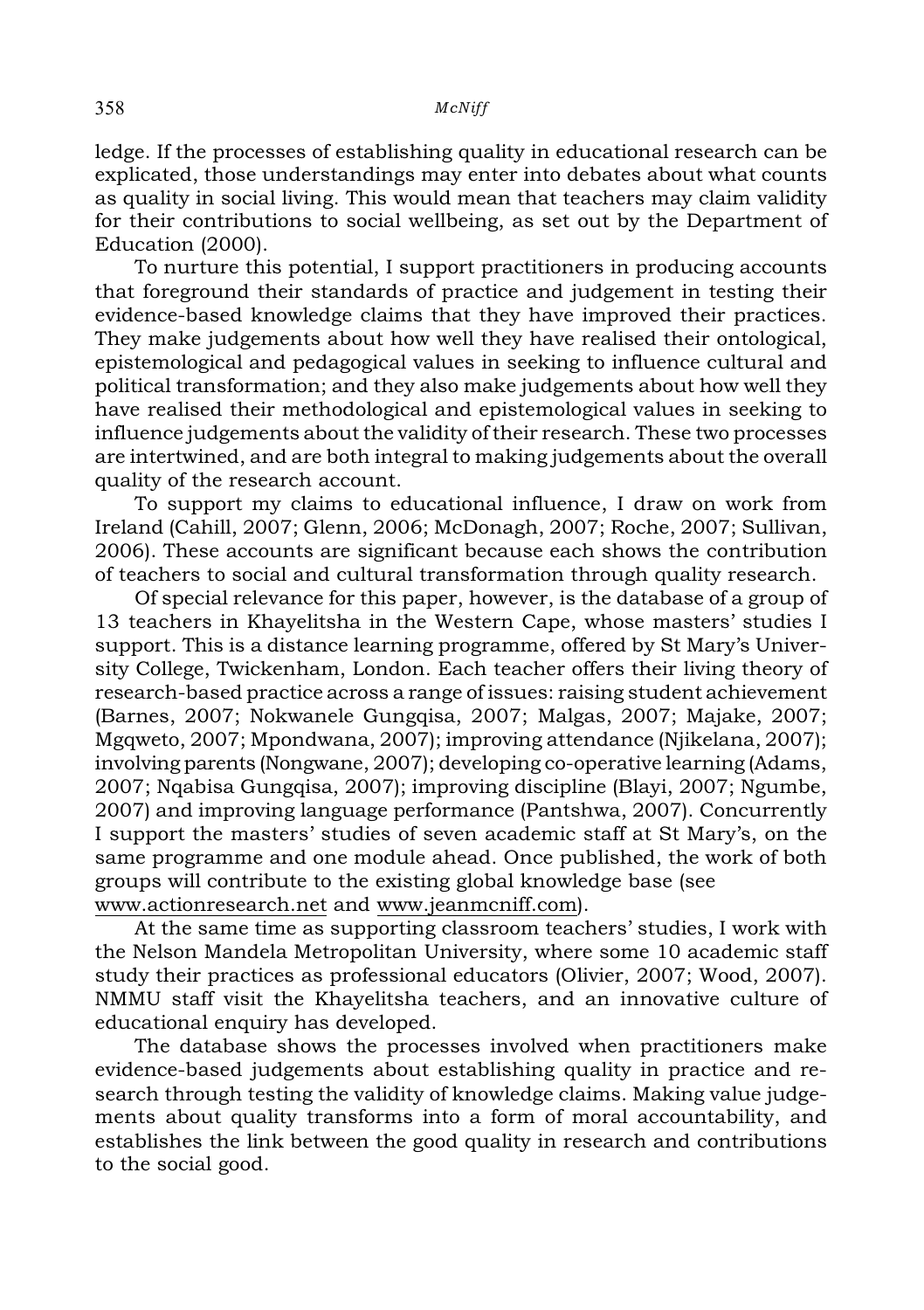**How do I show that anyconclusions I come to are reasonably fair and accurate?** The question arises whether I demonstrate the same kind of accountability in this account, through testing its validity.

To test my claims to improved workplace practice, I produce evidence from collaborative work, especially with Jack Whitehead of the University of Bath. Its influence is well documented (for example, Moustakim, 2007), and is demonstrated through PhD living theory completions in a range of universities (for example, Hymer, 2007; Krige, 2007; Steenekamp, 2006), and its uptake in national contexts. The Grand Erie District, Ontario, provides district-wide professional education through action research (Delong, 2002; Delong & Knill-Griesser, 2006). In the UK, the Training and Development Agency for Schools (TDA) 2007 standards for the teaching profession refer to the need for teachers' research-based explanations for practice (TDA, 2007).

I have explained how my ontological values have emerged through the research as living standards of practice. I have also explained how I demonstrate accountability by showing the transformation of values-based criteria into living epistemological and methodological standards of judgement. I test the validity of my claim by drawing on Habermas's (1976) criteria of social and communicative validity. These criteria state that the account itself should be comprehensible, authentic, truthful and appropriate. By drawing together the separate strands of establishing standards to judge the quality of (1) the practice, (2) the research, and (3) the account, I make a case for the validity and legitimacy of my research account. I exercise epistemic responsibility through dialectical critique, by standing outside my practitioner researcher self and making judgements about the quality of my practice, while acknowledging my intellectual biases within normative cultural contexts. Time will tell whether or not these ideas are taken up more widely, beginning, perhaps, within the creative spaces of educational research in South Africa.

# **How do I explain the potential significance of my research?**

Gaylard (2005) explains that post-apartheid South Africa is in a postmodern moment, uncertain about how to achieve social sustainability. Yet these moments of destabilisation can offer creative spaces for developing and testing new ideas, which may be an opportunity for the development of the ideas expressed here.

I have explained how practitioners can improve their work and create knowledge by producing explanatory accounts of practice, and by adopting inclusional epistemologies, logics and values (Rayner, 2007; Whitehead, 2006). They explain the significance of their work, and define themselves as morally committed practitioner researchers. They equip themselves to contribute to policy debates regarding research-based professionalism for a good social order.

South Africa is well positioned to demonstrate these links, in light of policy recommendations about teachers as lifelong researchers who can contribute to the well-being of society (Department of Education, 2000), and in light of policy frameworks for continuing professional teacher development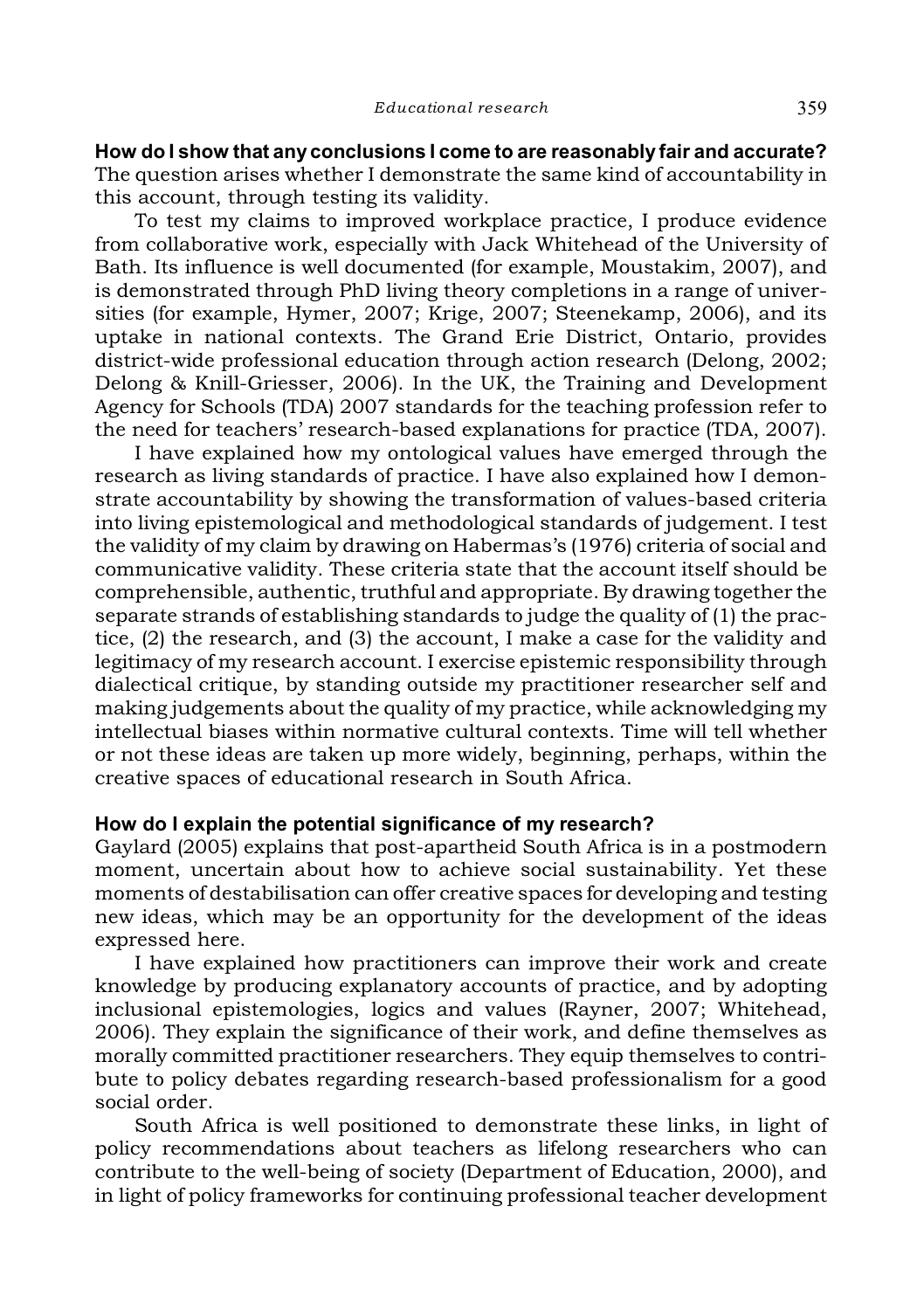#### 360 *McNiff*

(CPTD) (Department of Education, 2007). The recommendations state that the South African Council for Educators (SACE) should have 'overall responsibility for the implementation, management and quality assurance of the CPTD system' and that 'SACE will be provided with the necessary resources and support to undertake that role' (*ibid.*:18). Perhaps SACE and other quality assurance agencies might consider action research-based approaches, which take as axiomatic the need to demonstrate quality in practice and research.

Yet speaking about the continuing professional education of teachers has to be located within debates about the continuing professional education of providers and supervisors, including practitioners in higher education. If academic practitioners are to become providers, they also need to engage in the same processes they are expecting the teachers to engage in. Not to do so, and to remain within the kind of asymmetrical power relationships generated by traditional epistemologies, would involve regressing into divisive forms of social living where power replaces rational debate as the arbiter for making judgements about forms of living. Higher education practitioners therefore also need to demonstrate their methodological and epistemological accountability, by producing their living theories of practice that show how they are encouraging the same kind of accountability within the teaching profession.

This is a feature of my own work, while working with teachers in Khayelitsha (McNiff, 2006). This extraordinary group of teachers is setting precedents for what counts as professionalism in teaching, and communicating this through their accounts. Consider — if they and I can show the processes involved in demonstrating improved quality in practice and research through working as a small group of teachers in a township, who are already influencing the quality of educational experience for their learners, the parents of those learners, and their colleagues, then how much more would be the degree of influence if such initiatives were developed at national level, with adequate resources, and appropriate support and institutional infrastructures.

## **How do I modify my ideas and practices in light of my evaluation?**

Let me say how I hope to continue this work.

I will continue to engage with the politics of educational knowledge, as I support practitioners from all education sectors in producing their living theories of practice for public legitimation. I intend to find ways of publishing and disseminating those accounts. I will continue to make the case for a free academic press, which, in my view, is vital for democratic forms of research within a democratic political order.

I believe that, like Biko (1978), people should write what they like, but also subject it to the critical scrutiny of educated peers, so that its quality may be judged in terms of social validity (Habermas, 1976, see above), within a context of enlightened scholarly debate. The development of the kind of knowledge that can contribute actively to human well-being has to be nurtured within a context of material T's, each willing to listen to the other, and test the validity of their ideas, with humility and respect. I will continue to speak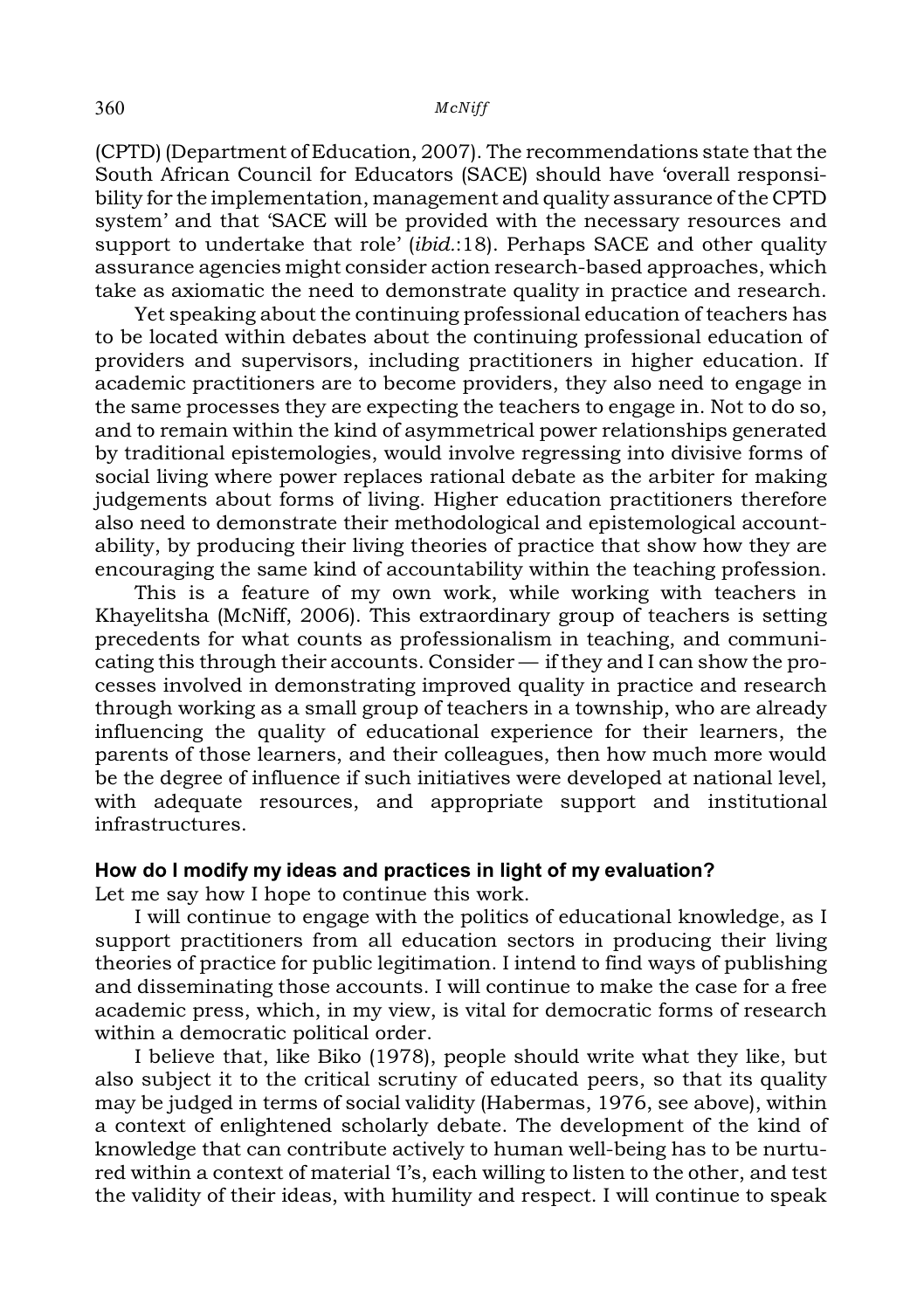for myself, in the company of others who also speak on their own behalf, as a person claiming intellectual originality and exercising her personal judgement responsibly with social intent (Polanyi, 1958:327). We all have choices, and, as intellectuals, the freedom to exercise them. I know what mine are, and what the implications are for demonstrating the quality of my practice.

#### **References**

Adams G 2007. Strategic Planning for Research Project: Module 30PVM08.

Twickenham, St Mary's University College, Twickenham.

Arendt H 1958. *The Human Condition*. Chicago: University of Chicago Press.

- Barnes P 2007. Strategic Planning for Research Project: Module 30PVM08.
- Twickenham, St Mary's University College, Twickenham.
- Benda G 1980. *The Treason of the Intellectuals*. Trans. R Aldington. London: Norton. Biko S 1978. *I Write What I Like*. Oxford: Heinemann.
- Blayi S 2007. Strategic Planning for Research Project: Module 30PVM08.
- Twickenham, St Mary's University College, Twickenham.
- Bohm D 1987. *Unfolding Meaning*. London: Ark Paperbacks.
- Bourdieu P 1988. *Homo Academicus*. Cambridge: Polity.
- Buber M 1947. *Between Man and Man*. London: Routledge & Kegan Paul.
- Butler J 1999. *Gender Trouble*. New York: Routledge.
- Cahill M 2007. Towards a living educational theory of inclusional practice. PhD thesis, Limerick, University of Limerick.
- Calderisi R 2007. *The Trouble with Africa: Why Foreign Aid Isn't Working*. New Haven: Yale University Press.
- Chomsky N 1986. *Knowledge of Language: Its Nature, Origin and Use*. New York: Praeger.
- Code L 1987. *Epistemic Responsibility*. Hanover: Brown University Press.
- Delong J 2002. How Can I Improve My Practice As A Superintendent of Schools and Create My Own Living Educational Theory? PhD thesis, Bath, University of Bath.
- Delong J & Knill-Griesser H 2006. *Passion in Professional Practice: Action Research in Grand Erie, Volume VI*. Brantford: Grand Erie School Board.
- Department of Education 2000. *National Education Policy Act, 1996: Norms and Standards for Educators*. Pretoria: Government Printer.
- Department of Education 2007. *The National Policy Framework for Teacher Education and Development in South Africa*. Pretoria: Government Printer.
- Derrida J 1986. *Of Grammatology*. Baltimore, MD: Johns Hopkins University Press.
- Donmoyer R 1996. 'Educational Research in an Era of Paradigm Proliferation: What's a Journal Editor to Do?' *Educational Researcher*, 25:19–25.
- Foucault M 1977. 'Intellectuals and Power A Conversation between Michel Foucault and Giles Deleuze.' In: DF Bouchard (ed.). *Michel Foucault, Language, Counter-Memory, Practice*. Oxford: Basil Blackwell.
- Foucault M 1980. 'Truth and Power.' In: C Gordon (ed.). *Power/Knowledge: Selected Interviews and Other Writings, 1972–1977*. Brighton: Harvester.
- Fromm E 1956. *The Art of Loving*. New York: Harper & Row.
- Furlong J & Oancea A 2005. *Assessing Quality in Applied and Practice-based Educational Research: A Framework for Discussion*. Oxford: Oxford Department of Educational Studies.
- Gaylard G 2005. *After Colonialism: African Postmodernism and Magical Realism*. Johannesburg: Wits University Press.
- Glenn M 2006. Working with collaborative projects: my living theory of a holistic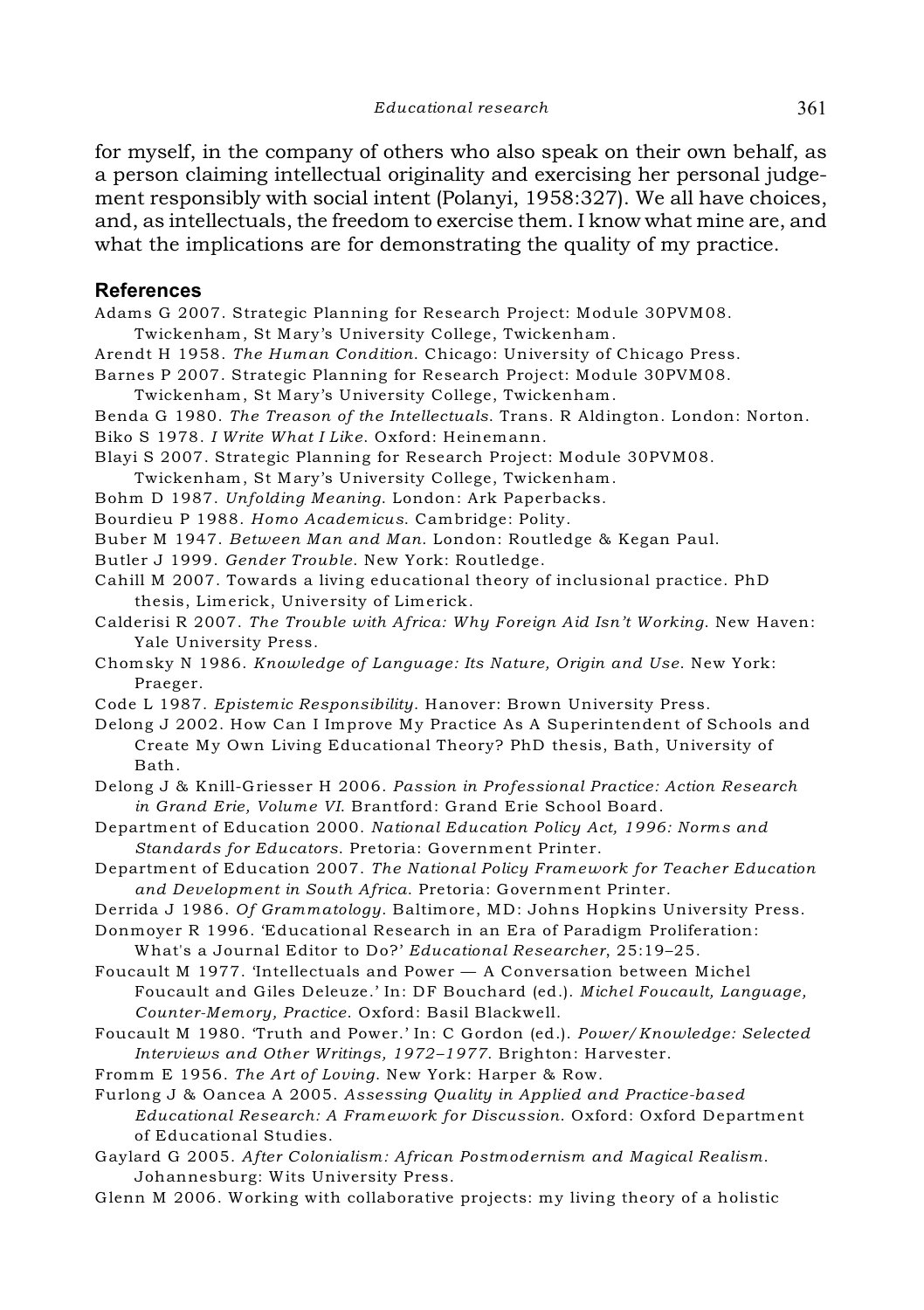#### 362 *McNiff*

educational practice. PhD thesis, Limerick, University of Limerick. Available at http://www.jeanmcniff.com/glennabsract.html.. Accessed 2 May 2007.

- Gramsci A 1973. *The Prison Notebooks: Selections*. Trans. Q Hoare & G Nowell-Smith. London: Lawrence and Wishart.
- Gungqisa Nqabisa 2007. Strategic Planning for Research Project: Module 30PVM08. Twickenham, St Mary's University College, Twickenham.
- Gungqisa Nokwanele 2007. Strategic Planning for Research Project: Module 30PVM08. Twickenham, St Mary's University College, Twickenham.

Gunter H 1995. 'Jurassic Management: Chaos Theory and Management Development in Educational Institutions'. *Journal of Educational Administration*, 33:5–20.

Habermas J 1975. *Legitimation Crisis*. Boston: Beacon Press.

Habermas J 1976. *Communication and the Evolution of Society*. London: Heinemann.

Hymer B 2007. *How do I understand and communicate my values and beliefs in my work as an educator in the field of giftedness?* DEdPsy, Newcastle-on-Tyne, University of Newcastle. Avaialble at

http://people.bath.ac.uk/edsajw/hymer.shtml. Accessed 17 June 2007.

- Krige H 2007. The facilitation of reflection in undergraduate students within the field of Life Orientation. PhD thesis, Johannesburg, University of Johannesburg.
- Kristeva J 2002. 'Interview'. Reproduced in J Lechte & M Margaroni (eds) 2004. *Julia Kristeva: Live Theory*. London: Continuum.

MacIntyre A 1990. *Three Rival Versions of Moral Enquiry: Encyclopaedia, Genealogy, and Tradition*. Indiana: University of Notre Dame Press.

- Majake T 2007. Strategic Planning for Research Project: Module 30PVM08. Twickenham, St Mary's University College, Twickenham.
- Malgas Z 2007. Strategic Planning for Research Project: Module 30PVM08. Twickenham, St Mary's University College, Twickenham.
- Marx K 1845/1998. *The German Ideology: Including Theses on Feuerbach*. Amherst, NY: Prometheus Books.
- Mathien T & Wright D 2006. *Autobiography as Philosophy: the philosophical uses of self-presentation*. Abingdon: Routledge.

McDonagh C 2007. My living theory of learning to teach for social justice: How do I enable primary school children with specific learning disability (dyslexia) and myself as their teacher to realise our learning potentials? PhD thesis, Limerick, University of Limerick. Available at

http://www.jeanmcniff.com/mcdonaghabstract.html. Accessed 2 May 2007. McNiff J 2006. Beyond alterity: creating my post-critical living theory of

- transformational identity. Paper presented at the *British Educational Research Association annual meting*, University of Warwick, September. Available at http://www.jeanmcniff.com/BERA06/BERA06% 20Beyond% 20alterity.htm Accessed 2 May 2007.
- Mgqweto A 2007. Strategic Planning for Research Project: Module 30PVM08. Twickenham, St Mary's University College, Twickenham.
- Moustakim M 2007. From transmission to dialogue: promoting critical engagement in higher education teaching and learning. *Educational Action Research*, 15:209- 220.
- Mpondwana M 2007. Strategic Planning for Research Project: Module 30PVM08. Twickenham, St Mary's University College, Twickenham.
- Nagel T 1986. *The View from Nowhere*. Oxford: Oxford University Press.

Ngumbe L 2007. Strategic Planning for Research Project: Module 30PVM08.

Twickenham, St Mary's University College, Twickenham.

Njikelana P 2007. Strategic Planning for Research Project: Module 30PVM08.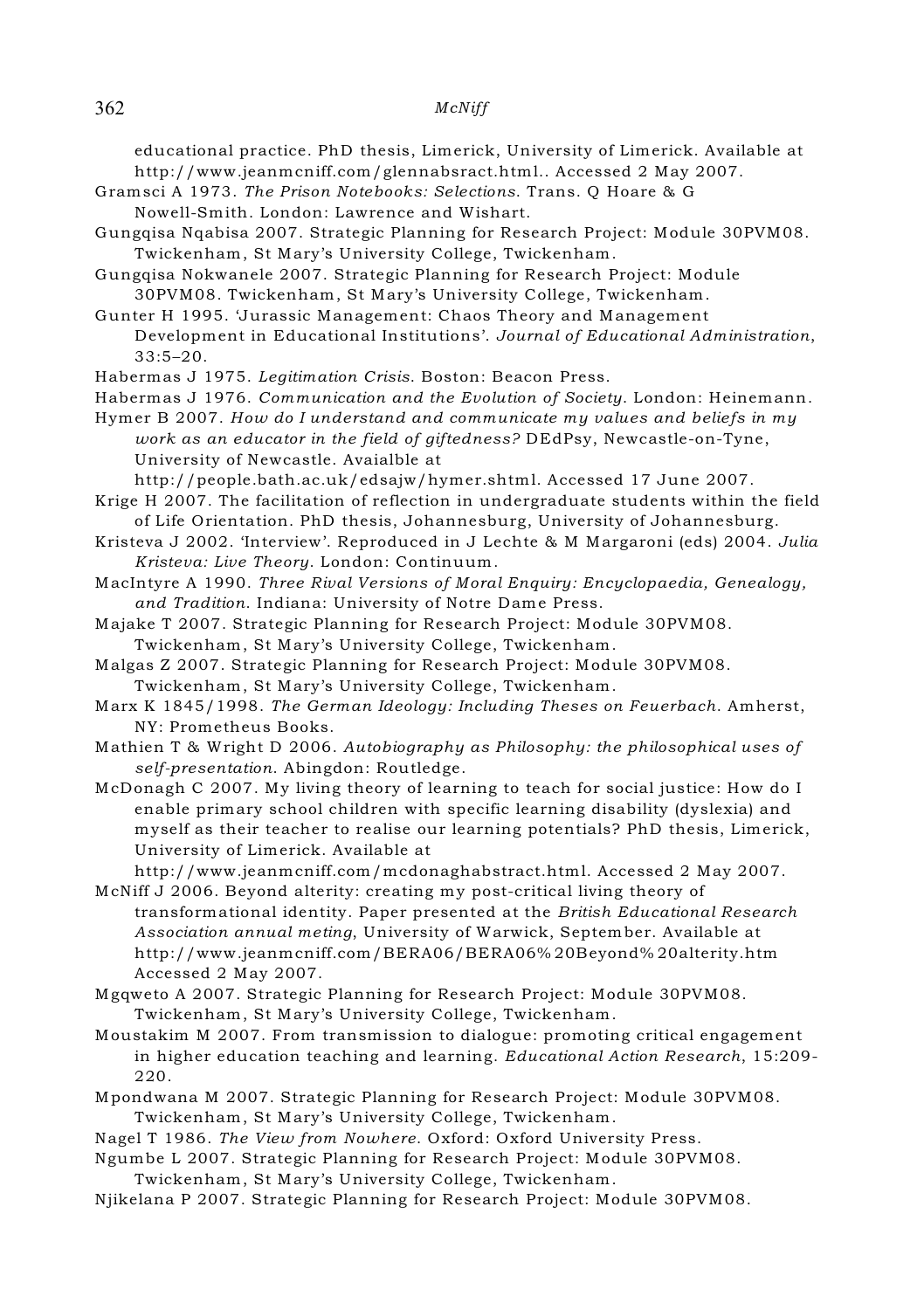Twickenham, St Mary's University College, Twickenham.

- Nongwane A 2007. Strategic Planning for Research Project: Module 30PVM08.
- Twickenham, St Mary's University College, Twickenham.
- Pantshwa M 2007. Strategic Planning for Research Project: Module 30PVM08. Twickenham, St Mary's University College, Twickenham.
- Polanyi M 1958. *Personal Knowledge*. London: Routledge & Kegan Paul.
- Olivier T 2007. Postgraduate supervision: For better or for worse? A case study. Working paper, Port Elizabeth, Nelson Mandela Metropolitan University.
- Rayner A 2007. *Essays and Talks about 'Inclusionality' by Alan Rayner*. Available at http://people.bath.ac.uk/bssadmr/inclusionality/. Accessed 17 June 2007.
- Roche M 2007. Towards a living theory of caring pedagogy: interrogating my practice to nurture a critical, emancipatory and just community of enquiry. PhD thesis, Limerick, University of Limerick.
- Said E 1991. *The World, the Text and the Critic*. London: Vintage.
- Said E 1993. *Representations of the Intellectual*. London: Vintage.
- Said E 1997. *Beginnings: Intention and Method*. London: Granta.
- Schön D 1995. 'Knowing-in-action: the new scholarship requires a new epistemology'. *Change*, 27-34.
- Sen A 1999. *Development as Freedom*. Oxford: Oxford University Press.
- Snow C 2001. 'Knowing what we know: children, teachers, researchers'. Presidential Address to the American Educational Research Association annual meeting, Seattle. *Educational Researcher*, 30:3-9.

Steenekamp K 2006. The Improvement of teaching practice in higher education. PhD thesis, Johannesburg, University of Johannesburg.

Sullivan B 2006. A living theory of a practice of social justice: realising the right of Traveller children to educational equality. PhD thesis, Limerick, University of Limerick. Available at http://www.jeanmcniff.com/bernieabstract.html. Accessed 2 May 2007.

Todorov T 1995. *The Morals of History*. Minneapolis: University of Minnesota Press.

Training and Development Agency for Schools (2007) Draft Revised Professional Standards. Available at

http://www.tda.gov.uk/teachers/professionalstandards.aspx. Accessed 3 June 2007.

- Waghid Y (ed.) 2005. *African(a) Philosophy of Education*. Stellenbosch: University of Stellenbosch.
- Whitehead J 1989. Creating a living educational theory from questions of the kind, "How do I improve my practice?". *Cambridge Journal of Education*, 19:41-52. Available at http://people.bath.ac.uk/esajw.writings.livtheory.html. Accessed 2 May 2007.
- Whitehead J 1993. *The Growth Of Educational Knowledge: Creating Your Own Living Educational Theories*. Bournemouth: Hyde.
- Whitehead J 1999. How do I improve my practice? Creating a discipline of education through educational enquiry. PhD thesis, Bath, University of Bath. Available at http://people.bath.ac.uk/edsajw/jack.shtml. Accessed 2 May 2007.
- Whitehead J 2004. What counts as evidence in the self-studies of teacher education practices? In: JJ Loughran, ML Hamilton, VK LaBoskey & T Russell (eds). *International Handbook of Self-Study of Teaching and Teacher Education*. Dordrecht: Kluwer.
- Whitehead J 2006. Living Inclusional Values in Educational Standards of Practice and Judgement. *Ontario Action Researcher*, 8.2.1.

Whitehead J & McNiff J 2006. *Action Research: Living Theory*. London: Sage. Whitty G 2005. Education(al) research and education policy making: is conflict